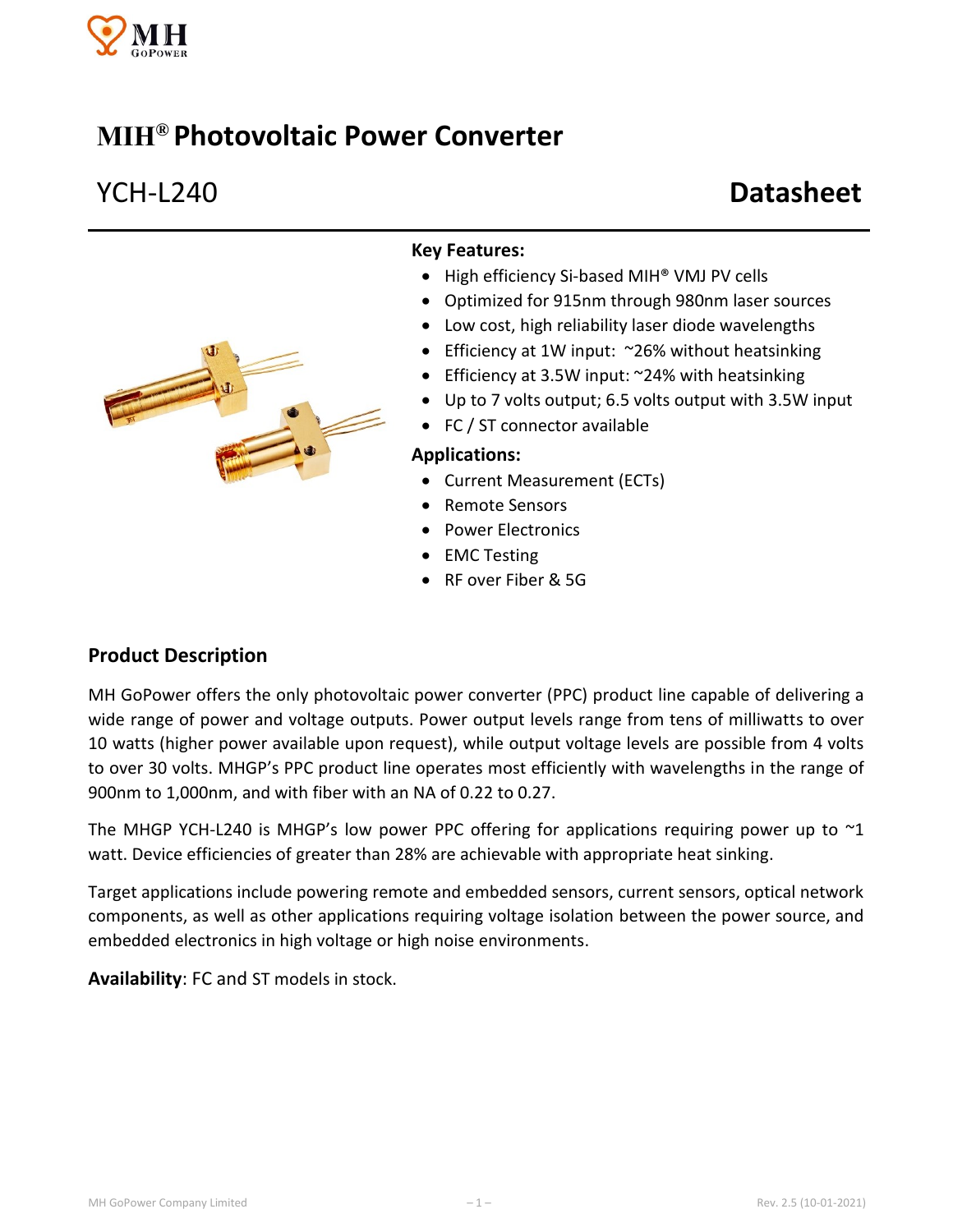

| Optical Power (mW) | 1,000 |  |
|--------------------|-------|--|
| Pmax (mW)          | 250.0 |  |
| $V$ max $(V)$      | 7.3   |  |
| $Imax$ (mA)        | 34.3  |  |
| Efficiency (%)     | 25%   |  |

*\* Typical converter performance with ambient temp of ~25°C*

*\* Tested with 975 nm wavelength laser*

*\* PPC held in free space, with no additional heatsinking, or airflow*

*\* Tested with FC connector model; ST connector model has slightly lower efficiency (~1% lower)* 

### **Passive Heatsinking Option:**



YCH-L240 PPC with heatsink

The YCH-L240 PPC with a heatsink is illustrated to demonstrate the adaptability of the YCH-L240 PPC. Custom heatsinking can be easily applied to the YCH-L240 PPC to generate higher power output, and higher performance. Heatsink size will depend on the application's operating conditions and power requirements. The below summarizes the performance of the YCH-L240 PPC with 42  $x$  25  $x$  25 mm aluminum heatsink. An efficiency of  $\sim$ 24% with 3.5W input is achieved.

| Electrical Characteristics of YCH-L240 PPC with Passive Heatsinking ** |       |       |       |       |  |  |
|------------------------------------------------------------------------|-------|-------|-------|-------|--|--|
| cal Power(mW).                                                         | 1.000 | 2 000 | 3.000 | 3.500 |  |  |

| Optical Power(mW) | 1,000 | 2,000 | 3,000 | 3,500 |
|-------------------|-------|-------|-------|-------|
| Pmax (mW)         | 287.4 | 528.4 | 747.3 | 824.3 |
| $V$ max $(V)$     | 7.1   | 6.9   | 6.8   | 6.5   |
| $Imax$ (mA)       | 40.5  | 77.0  | 109.4 | 126.2 |
| Efficiency (%)    | 28.7% | 26.4% | 24.9% | 23.6% |

*\*\* Typical converter performance with ambient temp of ~25°C*

*\*\* Tested with 975 nm wavelength laser*

*\*\* PPC and heatsink held in free space, with no active airflow over the heatsink fins or PPC*

*\*\* Tested with FC connector model; ST connector model has slightly lower efficiency (~1% lower)*